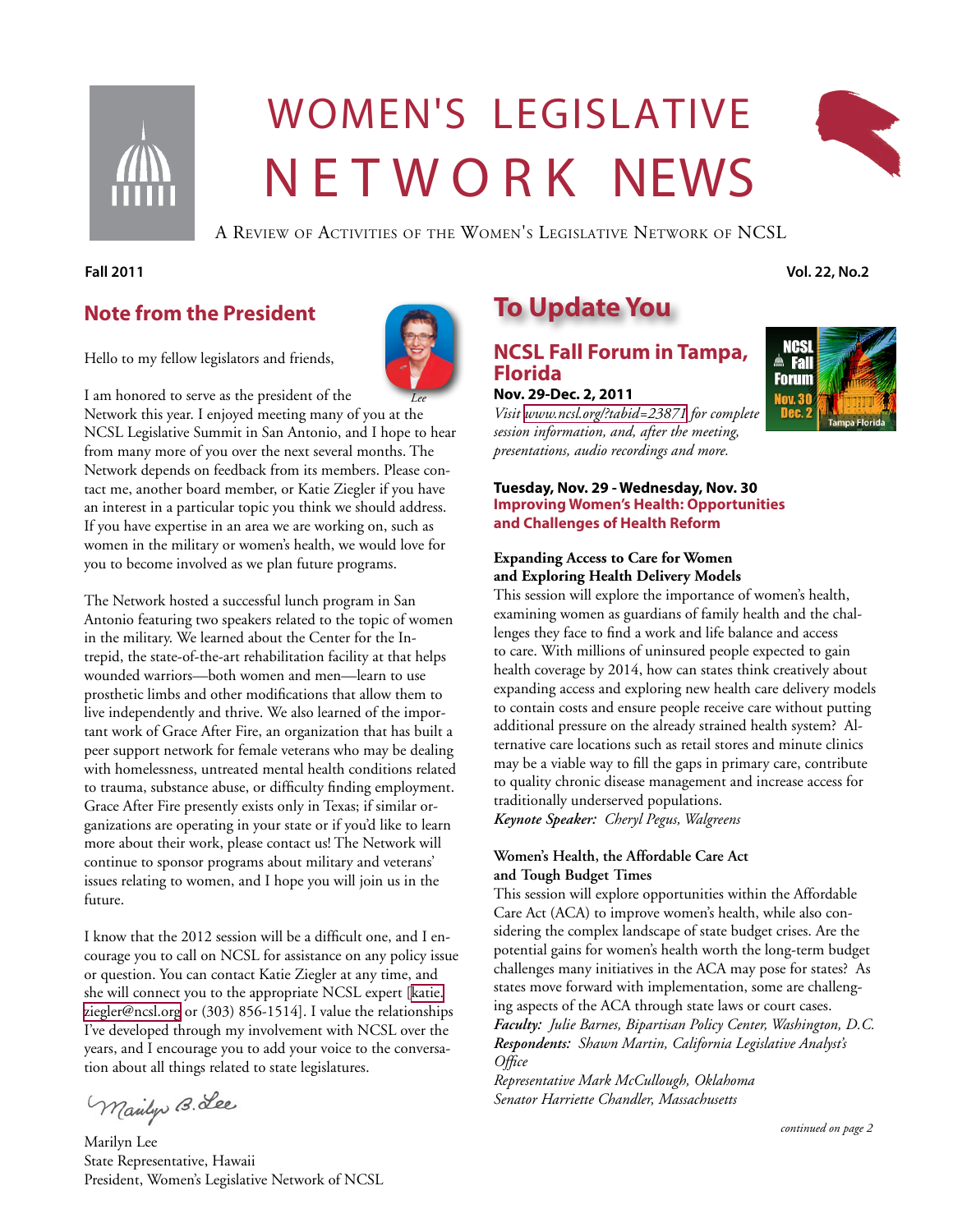

#### **Implementing the ACA: Women and**

**Prevention and Wellness Initiatives** The Affordable Care Act contains numerous provisions to promote women's health and reduce the burden of chronic disease. The ACA emphasizes preventive care by requiring preventive services to be covered without cost-sharing for women. Various grants also are available to help states tackle pressing public health issues such as chronic disease prevention; in addition, Prevention and Public Health Fund dollars are available to each state to invest in public health initiatives, such as working to improve immunization rates. Learn about state roles in these initiatives and the potential effect on women's health. *Faculty: Sharon Moffatt, Health Promotion and Disease Prevention, National* 

*Association of State and Territorial Health Officials, Virginia*

#### **Women's Health in the Age of Health Reform Discussion**

Participants will review and make recommendations about an NCSL's Women's Health in the Age of Health Reform publication with background information, state implementation examples and policy options related to women's health and the ACA.

# **AN New From NCSL!**

#### **State Livability Initiatives**

<www.ncsl.org/?tabid=23795> The U.S. Department of Transportation describes livability as, "Tying the quality and location of transportation facilities to broader opportunities such as access to good jobs, affordable housing, quality schools, and safe streets." State legislatures have passed numerous policies that touch on some of the core principles of livability. This report analyzes Minnesota's legislative and agency livability initiatives and places them within the context of similar activities in other states.

#### **Investing in Higher Education for Latinos**

<http://www.ncsl.org/?tabid=23299> As the number of jobs requiring postsecondary education increases, the economic vitality of states will largely be determined by the number of citizens who earn a college degree. Latinos

**Wednesday, Nov. 30 Network Executive Board Meeting**

#### **Civic Education: Breaking Through the Barriers**

*Cosponsored with the NCSL Legislative Effectiveness Committee*

Citizen distrust, anger and apathy loom over the legislative process. This session highlights new efforts to educate and involve citizens in more meaningful ways with the legislature and promote greater understanding of how we make choices in a representative democracy.

*Moderator: Laura Hendrix, Legislative Research Commission, Kentucky Presenters: Representative Rosie Berger, Wyoming Karl Kurtz, NCSL Trust for Representative Democracy, Colorado*

#### **Thursday, Dec. 1**

**Legislative Service with Tough Budget Choices**

*Cosponsored with the NCSL Legislative Effectiveness Committee*

With economic fluctuations and budget constraints for the states, effective legislatures must have a strategic and coordinated fiscal focus. Legislative leaders and directors provide advice on how to

are the largest and fastest growing minority group in the nation, yet they have the lowest education attainment levels. The success of Latino students in our education systems is a key component in ensuring stable state economies. With funding from the Kresge Foundation, NCSL has been engaged in a project to help state legislators become more aware of the trends and issues surrounding Latino educational attainment. As a part of this project, NCSL has released two new briefs.

#### **Climate Change: State Policy Update 2011**

<http://www.ncsl.org/?tabid=23485> In January 2011, a rule giving the U.S. Environmental Protection Agency (EPA) power to regulate greenhouse gases under the Clean Air Act took effect. As this federal initiative emerged, many states responded by considering or adopting resolutions and legislation that reflect their concerns about EPA efforts. Most often, states have introduced and passed resolutions requesting EPA to delay or postpone rule

prioritize when allocating reduced staff resources and clearly communicate with legislators about changes in services.

*Moderator: Sharon Eubanks, Office of Legislative Legal Services, Colorado Presenters: Speaker Greg Stumbo, Kentucky Bob McCurley, Alabama Law Institute*

#### **Employment Support for Military Families**

*Cosponsored with the NCSL Labor and Economic Development Committee* When military service members receive orders to transfer from one state to another, spouses and children often make the move with them. Many military families depend on the non-enlisted spouse's income, and cross-country moves can be disruptive. Learn about state actions to support military spousal employment and Department of Defense resources for military families.

*Moderator: Representative Brent Yonts, Kentucky Presenters: Representative Gayle Harrell, Florida Ed Kringer, Department of Defense, Virginia Katie Savant, National Military Family Association, Virginia*

implementation or for Congress to impose a moratorium on EPA's regulatory actions related to greenhouse gas emissions. Some states also have considered bills and resolutions urging Congress to support the new rules.

**Bringing Legislators to the Table: Public-Private Partnerships to Address Hunger** <http://www.ncsl.org/?tabid=23213> The NCSL Foundation for State Legislatures launched this initiative to raise the visibility of hunger in America and highlight innovative and lasting solutions. The goal of the project is to connect the public and private sectors to improve the availability of healthy food for hungry families. The Hunger Partnership links legislators, legislative staff and interested businesses to identify innovative and successful programs and develop bipartisan, balanced, and concise materials and mechanisms to support legislators in their efforts to reduce hunger in America.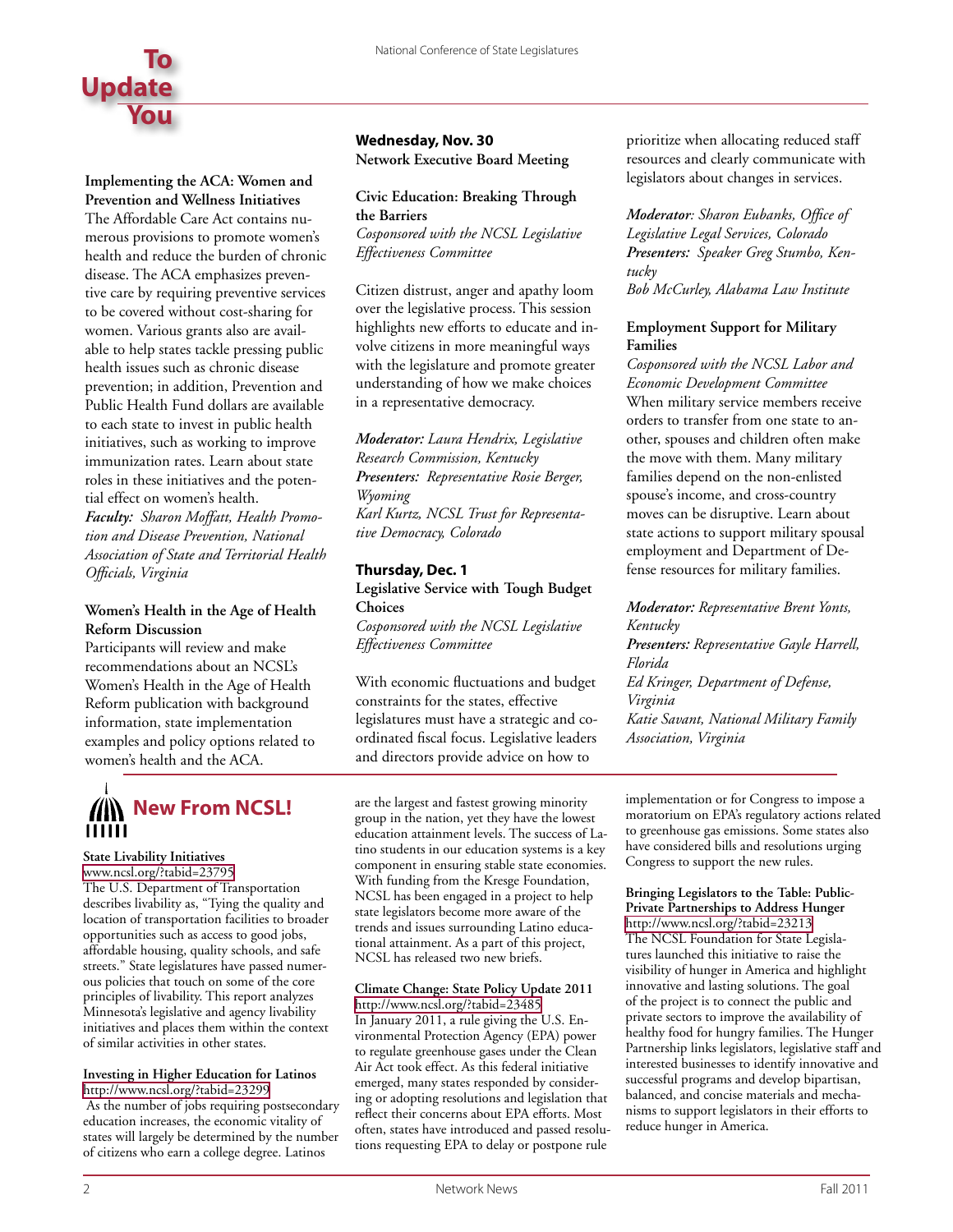#### **Highlights from the NCSL Legislative Summit in San Antonio, Texas**

Aug. 5-8, 2011 *Visit <www.ncsl.org/?tabid=23037> for complete information.*

#### **Tools for Stressful Times**

*Cosponsored with the NCSL Legislative Effectiveness Committee and the National Legislative Program Evaluation Society* Budget challenges, constituent needs, redistricting and the looming campaign season place unprecedented demands on lawmakers' time. Mike Collins of The Perfect Workday company in North Carolina helped participants determine the stresses in their lives and personal trigger points. He described the effects of difficult work and life events and helped people establish personal rituals to allow them to relax and refocus when dealing with stressful situations. Mike had each participant identify five key positive areas in their lives and gave tips on how to keep that perspective at hand as stresses occur in the workplace. He also led participants through an exercise to chart their well-being in categories of health, work, relationships and mental state and gave suggestions for how to deal with the assessments.

#### **Caucus Strategic Planning**

#### *Cosponsored with the NCSL Legislative Effectiveness Committee and the NCSL Leadership Staff Section*

Legislative caucuses need to plan ahead to craft their message, achieve policy and budget successes and promote their individual members. This session shared tips on strategic planning initiatives that identify priorities and energize a caucus. Tom Wright of Alaska's Office of the Speaker moderated the session; the panelists were Alaska Representative Anna Fairclough, Hawaii Representative Marilyn Lee, and former Iowa Speaker of the House Christopher Rants.

#### **Network Reception**

The Network's annual reception honored incoming president Hawaii Representative Marilyn Lee, the Network executive board, and female lawmakers around the world.

#### **Walk for Wellness**

More than 150 legislators, legislative staff, and other NCSL friends rose early for a 5K walk/run through historic Hemis-Fair Park.



#### **Network Luncheon and Business Meeting: Women in the Military**

Hawaii Representative Marilyn Lee was elected president during the Network's annual business meeting and several other legislators were elected to new positions on the board. Rebecca Hooper spoke about the Center for the Intrepid at Brooke Army Medical Center in Texas. The threefold mission of the center is to provide rehabilitation for Operation Iraqi Freedom and Operation Enduring Freedom casualties who have sustained amputations, burns or functional limb loss; to provide education to Department of Defense and Department of Veterans' Affairs professionals on successful rehabilitation practices; and to promote research in the fields of orthopedics, prosthetics and physical and occupational rehabilitation. Col. Hooper discussed the amazing technology the center uses as part of its rehabilitation program for wounded warriors, and shared stories of some of the women who have benefitted from the center's programs and achieved and exceeded their goals.

Kimberly Olson then spoke about Grace After Fire, the Texas-based nonprofit organization dedicated to providing outreach to all women veterans and their families, offering confidential peer support and increased access to appropriate trauma, mental health, addiction and community services. Col. Olson discussed some of the unique challenges female veterans face and why it is so important for women to have access to a peer support network.

#### **Preparing for Bringing Home the Troops**

*NCSL Task Force on Military and Veterans' Affairs* With the end of combat in Iraq and Operation Enduring Freedom, America's troops will continue to return home to installations, bases and communities that will feel the stress of growth and expansion. This session explored how various levels of government are preparing to meet the needs of returning members of the military, particularly those who have physical and mental injuries.

#### **Spotlight on Human Trafficking**

*NCSL Law and Criminal Justice Committee, NCSL Human Services Committee, NCSL Task Force on Immigration and the States, Women's Legislative Network, NCSL International Program*

> Oscar-winning actress Mira Sorvino discussed the human trafficking pandemic in the United States and abroad. As a United Nations goodwill ambassador, her dedication to the issue has taken her around the world. Mira discussed state and federal efforts to combat human trafficking and the important role of state lawmakers in partnership with the federal government to prosecute criminals and help victims.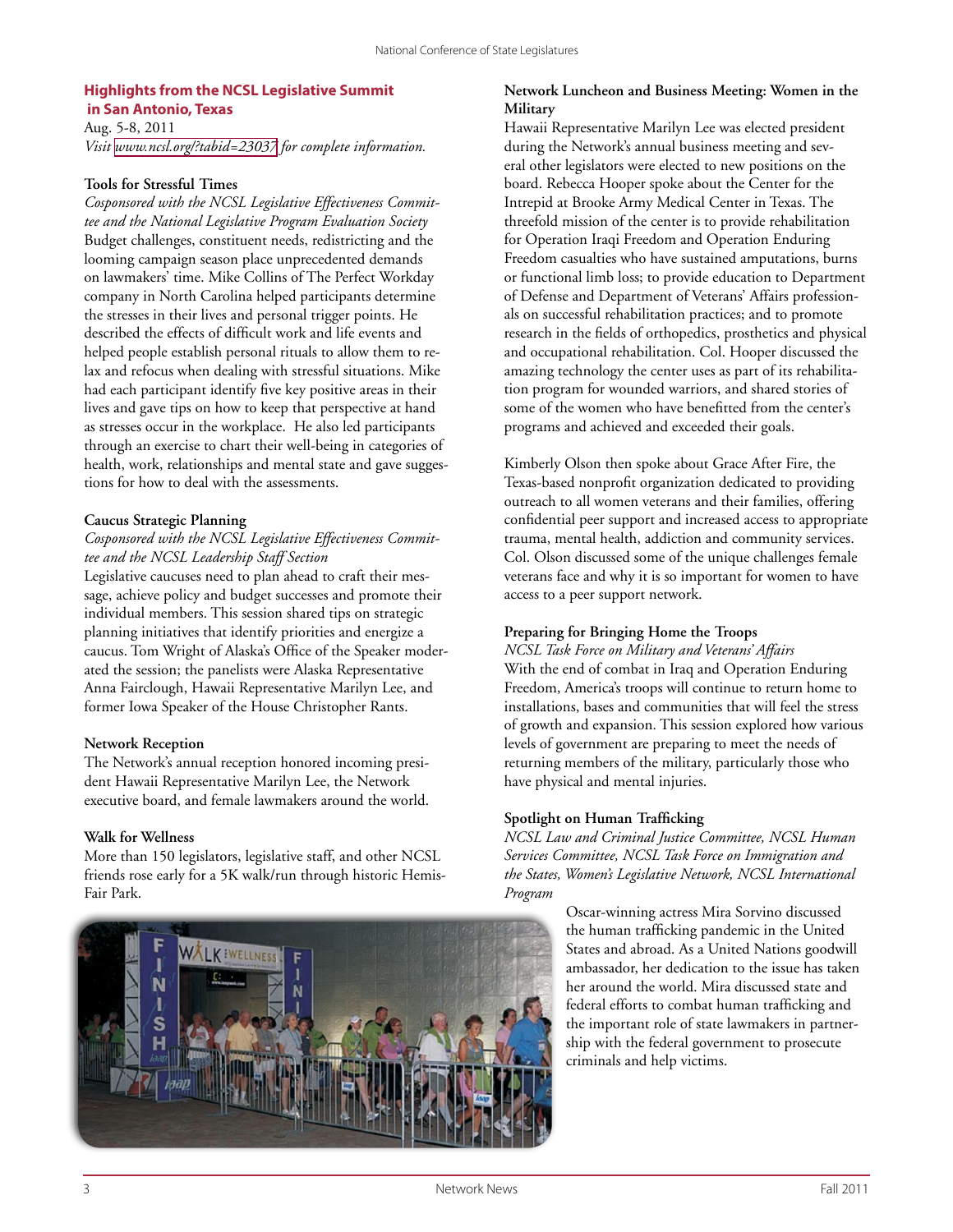# **Announcements**

#### **Representative Amy Stephens Honored**

Network board member and Colorado House Majority Leader Amy Stephens was recognized by the Denver Women's Commission and the Colorado Women's Chamber of Commerce at their annual Colorado Lawmaker Awards. Rep-



resentative Stephens was lauded for her work on the passage of Colorado Senate Bill 200 regarding health exchanges.

#### **News from Massachusetts Senator Harriette Chandler**

Senator Harriette L. Chandler was recently honored by two state organizations. She received an award of appreciation from the Massachusetts Association of Community Health Workers.



Senator Chandler is a supporter of Community Health Worker Day at the Massachusetts State House.

 "The annual meeting was a huge success," Chandler said. "Many legislators and their staff were educated about the importance of funding for community health workers and community-based services and prevention." Senator Chandler also was given the Massachusetts Community College Council Legislative Award, celebrating her as a "Friend of the Community College." "I am pleased to receive this award and to be a supporter of MCCC," Chandler said. "It is my hope that I can continue to partner with educators and help maintain and improve the quality of education in our community colleges."

Senator Chandler is a co-chair of the newly approved Acquired Brain Injury and Traumatic Brain Injury Commission. The goal of the commission is to investigate and study the rehabilitative residential and integrated communitybased support services for Commonwealth residents who suffer with acquired brain injury and with traumatic brain. The commission meets monthly and will submit a report of its findings to the legislature by November.

In March 2011, Senator Chandler co-launched the newly formed Massachusetts Legislative Prevention for Health Caucus. The mission of this caucus is to help create a "culture of prevention" in Massachusetts where prevention of disease and promotion of health, based on sound scientific evidence, are top priorities for both policymakers and practitioners. The caucus is comprised of state and local leaders who are working on the front lines of prevention and public health.

#### **Senator Nellie Rivera-O'Reilly Works to Expand Access to Cancer Screening in the U.S. Virgin Islands**



Network board member Senator Nellie Rivera-

O'Reilly continues her fight to provide access to *Rivera-O'Reilly* mammography screening for poor and uninsured women on the island of St. Croix. As the second leading cause of death among women in the Virgin Islands, breast cancer has ravaged through the territory leaving deep scars in the hearts of young children and other relatives left behind.

Since taking office in 2009, Senator Rivera-O'Reilly has led the fight to expand mammography services, and she has enlisted the help of other women in the community through her monthly Women 2 Women gatherings. This initiative provides women with a forum to engage in open discussions and offer progressive ideas and solutions to the many issues confronting families and the community at large. It also offers participants the opportunity to build a network of professional women, drawing from each other's strengths and abilities. Women 2 Women promotes women-owned businesses by holding monthly meetings at women-operated establishments in the community.

At the first Women 2 Women meeting, the group engaged in a healthy discussion and produced several ideas and recommendations. A list of concerns and suggestions was submitted to the governor and to other members of the Legislature. Senator Rivera-O'Reilly intends to continue the monthly meetings and through discussion develop consensus on important issues and policies. The ultimate goal of the group is to develop a white paper that will include issues that are paramount to women and families. This document will be presented to elected officials in an effort to drive policy.

#### **News from the Massachusetts Caucus of Women Legislators**

On October 11, Speaker Pro Tempore Patricia Haddad was recognized with the Abigail Adams Award. The Massachusetts Women's Political Caucus introduced the Tribute to Abigail Adams in 1988 to recognize six Massachusetts women leaders. Award recipients are women who have demonstrated through their work and/or their community activism an outstanding commitment to the realization of equal political, economic and social rights for women. Born in Weymouth, Mass., in 1744, Abigail Adams was one of the earliest women's advocates who held strong beliefs in equal political, economic and social rights for women. Abigail was the wife of the nation's second president, John Adams, and the mother of six children. *Haddad*

Representative Haddad is the first woman to hold the position of speaker pro tempore and is the highest-ranking woman in the House. Haddad served two terms as chairwoman of the Joint Committee on Education and, prior to her recent appointment as speaker pro tempore, was assistant majority whip. Prior to her service at the State House, Representative Haddad was a health and physical educa-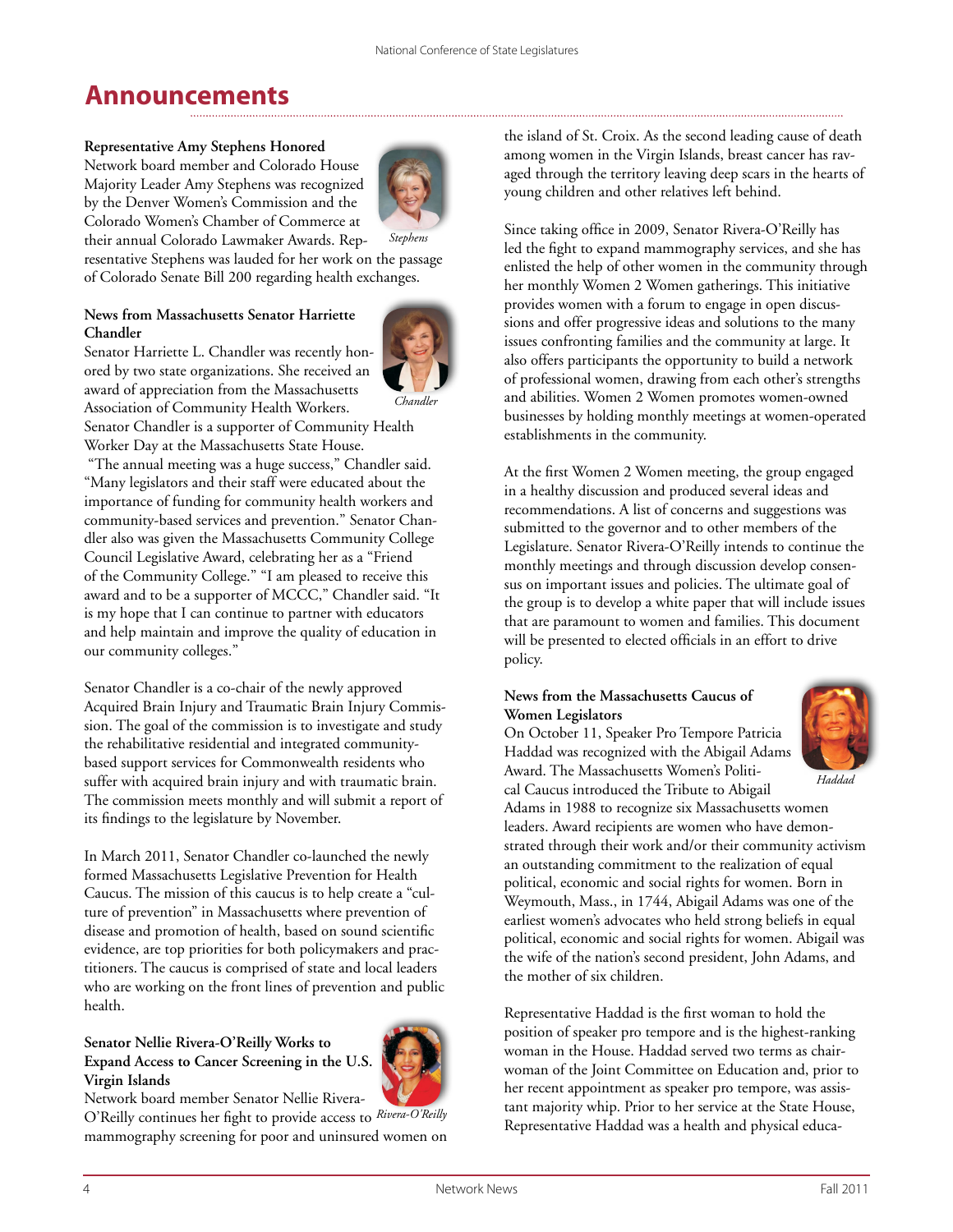#### **Announcements** (continued)

tion teacher in her native town of Somerset, where she also served on the Recreation Commission and School Committee. During her tenure in the House, she has undertaken a number of assignments, including the legislative Commission on Public Housing, Special Task Force on the Economy and Economic Development, Legislative Commission on Middle Level Education and the Council of State Governments/Eastern Region Committee on Energy and the Environment. She has been honored by many groups and organizations related to education and community service.

#### **Arkansas' Ladies of the Legislature from Diverse Backgrounds with a Variety of Interests**

 The Arkansas General Assembly's newer lady members may be typical legislators in many ways, but several have interests that make them unique. • For example, Representative Leslee Milam Post (D) and her family own and operate the noted Post Winery, located atop St. Mary's Mountain in the beautiful Ozark Mountains near Altus, Ark. Representative Post also is the former director of a women's crisis program in nearby Fort Smith, Ark.

• Representative Kathy Webb (D), a restaurateur and business woman from the Little Rock area, serves as the first woman to co-chair the powerful Joint Budget Committee in the Arkansas General Assembly. She also was named Restaurateur of the Year by the Arkansas Hospitality Association. Her latest project sponsoring a women's issues study group during the legislative interim.

• Representative Lori Benedict (R) is a respected cattle/dairy rancher and businesswoman from Salem, Ark. Representative Benedict has the unusual distinction of being named a former Senior Ladies World Champion Cowboy Mounted Shooter! She and her family also operate a flight service at Ozark Regional Airport in Mountain Home, Ark. • Representative Sheilla Ezelle Lampkin (D) of Monticello, Ark., is an amateur historian and preservationist. She writes a weekly historical column in the local media as well as articles for the county historical journal. She has won two state awards for her writing, has been named "Outstanding Member of the Year" in Delta Byways, a tourism organization, and received an "Excellence in Preservation through Restoration" award for her leadership in rehabilitating a 1924 Rosenwald School in Drew County, Ark.

 These are a few samples of the diversity among the ladies of the Arkansas General Assembly in 2011. The array of major issues faced by our state legislature is as widespread as our women legislators' backgrounds. These issues include health care reform and health exchanges, tax cuts, higher education and common core standards, highway funding, jobs, social services, prison reform and energy, among others.

 The diverse interests and insights of these women help them offer unique ideas to find balance and common ground as the legislature tackles major state issues.

 —*Rep. Sheilla E. Lampkin was recently named a member of the Advisory Council of the Women's Legislative Network of NCSL.*

#### **Indiana Sen. Jean Leising Honored as "Friend of Family Health Services"**

This August, an Indiana community health organization named State Senator Jean Leising a "Friend of Family Health Services" for her



*Leising*

ongoing support of quality health care. Leising, a former nurse and a member of the Senate Committee on Health and Provider Services, supported many positive health care initiatives during the 2011 legislative session, including suicide prevention training; criminal background checks for licensed health care professionals; and student athlete head injuries and concussions education; and A prescription drug take-back program.

Throughout the summer months, Leising also served on the Health Finance Commission, which studied innovations in nursing-home services, proposed regulations on dispensing generic prescription drugs, working to implement the Patient Protection and Affordable Care Ac,t and creating more job and training opportunities for Hoosiers with disabilities.

Leising currently serves as a legislative member of Governor Mitch Daniels' Alzheimer's Disease and Related Senile Dementia Task Force. "At this time, more than 120,000 Hoosiers have Alzheimer's Disease," Leising said. "This past legislative session, the governor's special task force was formed to develop a state plan on how to manage the increasing number of Indiana residents afflicted with senile dementia." Leising said task force members also are gathering Hoosier opinions to influence a larger, nationwide strategy to fight the disease in the National Alzheimer's Project Act.

When asked about plans for the 2012 legislative session of the Indiana General Assembly, Leising said her work as a member of Health and Provider Services will continue, as will her efforts to help protect Hoosier patients and ensure quality health care. "I enjoy working as a liaison between medical professionals and my Senate colleagues to help provide patients with top-notch services here in Indiana," Leising said. "I look forward to continuing these efforts in the future."

#### **Save the Date! Wyoming Women's Organizations to Host Three Leadership Events**

Wyoming women juggle numerous roles, including those of wife, mother, professional, family caregiver, athlete, volunteer, rancher, philanthropist and more. Adding political leadership and engagement may seem impossible at times, as reflected by the small representation

of women in the Wyoming Legislature. The Wyoming Women's Legislative Caucus and Wyoming Women's Foundation are hosting three events this winter that will help women assume community leadership roles while juggling their other responsibilities.

*continued on page 6*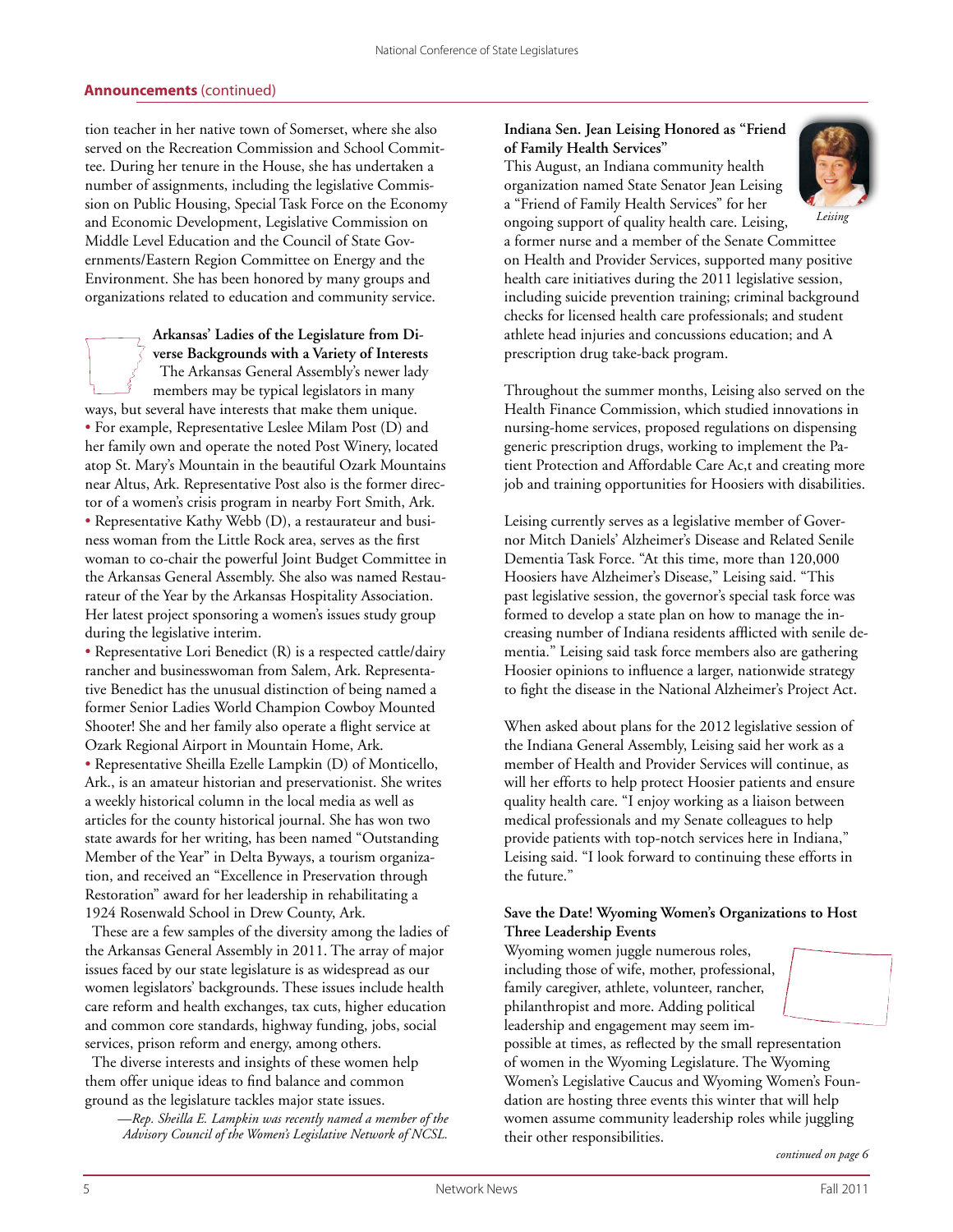On Feb. 7 in Cody and Feb. 9 in Laramie, half-day Leap into Leadership workshops will give area women the tools they need to run for office, including information about local boards and elected positions, and ways to become more active in local leadership. Last year's successful workshops in Gillette and Evanston attracted close to 100 women; nearly half said they were contemplating a run for political office afterwards.

On March 1 and 2**,** 2012, women are invited to Cheyenne to participate in Leap into Leadership, a networking conference with speakers, workshops and a visit to the Capitol. Keynote speaker Lisa Belkin has written a monthly column and blog for the New York Times as well as several books on issues of balancing work and life. Ms. Belkin will address how women can balance effective community leadership with their other commitments.

Representative Rosie Berger, statewide spokesperson for Leap into Leadership and chair of the House Appropriations Committee, cites the scarcity of women in elected positions at all levels in Wyoming as the nexus for this event, which will raise women's voices to add their perspective to the public dialog statewide. "As one of 13 women in the Wyoming Legislature, it's my responsibility to share my leadership experience and encourage others to participate in local and state politics," says Berger.

Event details will be available in December 2011. Contact Melissa Turley, [info@wyowlc.org](mailto:info@wyowlc.org), or Sarah Mikesell Growney, [sarah@wywf.org](mailto:sarah@wywf.org), for more information. These events are hosted in partnership with The Equipoise Fund, The White House Project and the Wyoming Community Foundation.

Founded in 2006, the bipartisan Wyoming Women's Legislative Caucus is a project of The Equipoise Fund. For more information, visit [www.wyowlc.org.](http://www.wyowlc.org) The Wyoming Women's Foundation invests in the economic self- sufficiency of women and the future of girls. For more information, visit <www.wywf.org>.

#### **Louisiana Women's Caucus to Give Scholarships and Awards in 2012**

The Louisiana Legislative Women's Caucus Foundation is accepting applications for the Educational Advancement Opportunity (EAO) Scholarship. This scholarship is the brainchild of the women of the Louisiana



Legislature, who are determined to broaden the educational opportunities available to young women in the state. Each \$500 scholarship award can be used to defray the costs of tuition, room and board and/or books. Scholarships can be applied to a licensed proprietary school, theological or seminary school, two-year technical or community college, four-year college or university, or a graduate or professional school.

The Women's Caucus Foundation also is accepting nominations for the 2012 Women of Excellence Awards. The awards recognize and honor the exemplary achievements and contributions of extraordinary Louisiana women who personify excellence in their leadership, profession, academics, community service, character and integrity. The categories for the awards are Business; College Woman of Excellence (ages 18 to 25); Education and Research; Government and Law; High School Woman of Excellence (for graduating seniors); STEM (Science, Technology, Engineering and Mathematics); and Volunteerism. The High School Woman of Excellence Award and the College Woman of Excellence Award winners each will receive the Louisiana Legislative Women's Caucus Foundation Scholarship for \$1,000.

Application forms and additional criteria for the EAO Scholarship and Women of Excellence Awards can be found at [llwc.louisiana.gov.](llwc.louisiana.gov) Applications must be received by Wednesday, Jan. 25, 2012.

### **WIL New From NCSL!**  $111111$

**States Implement Health Reform Brief: Women's Health** Visit<http://www.ncsl.org/default.aspx?TabId=19023> for complete information.

The 2010 Affordable Care Act (ACA) contains many measures that affect women. This brief focuses on initiatives that relate specifically to health insurance coverage, Medicaid requirements and the states' role related to these issues.

Key federal provisions include insurance coverage, Medicaid, other provisions and authorized but unfunded provisions. Also covered are state roles in implementation. Most provisions in the ACA on women's health do not require state action; however, lawmakers may consider:

- Enforcing provisions, including within the exchanges.
- Exploring state roles on abortion coverage in the exchanges.
- Amending Medicaid to cover standing birth centers or to adopt the family planning option.
- Adopting other authorized programs as funding is provided to states.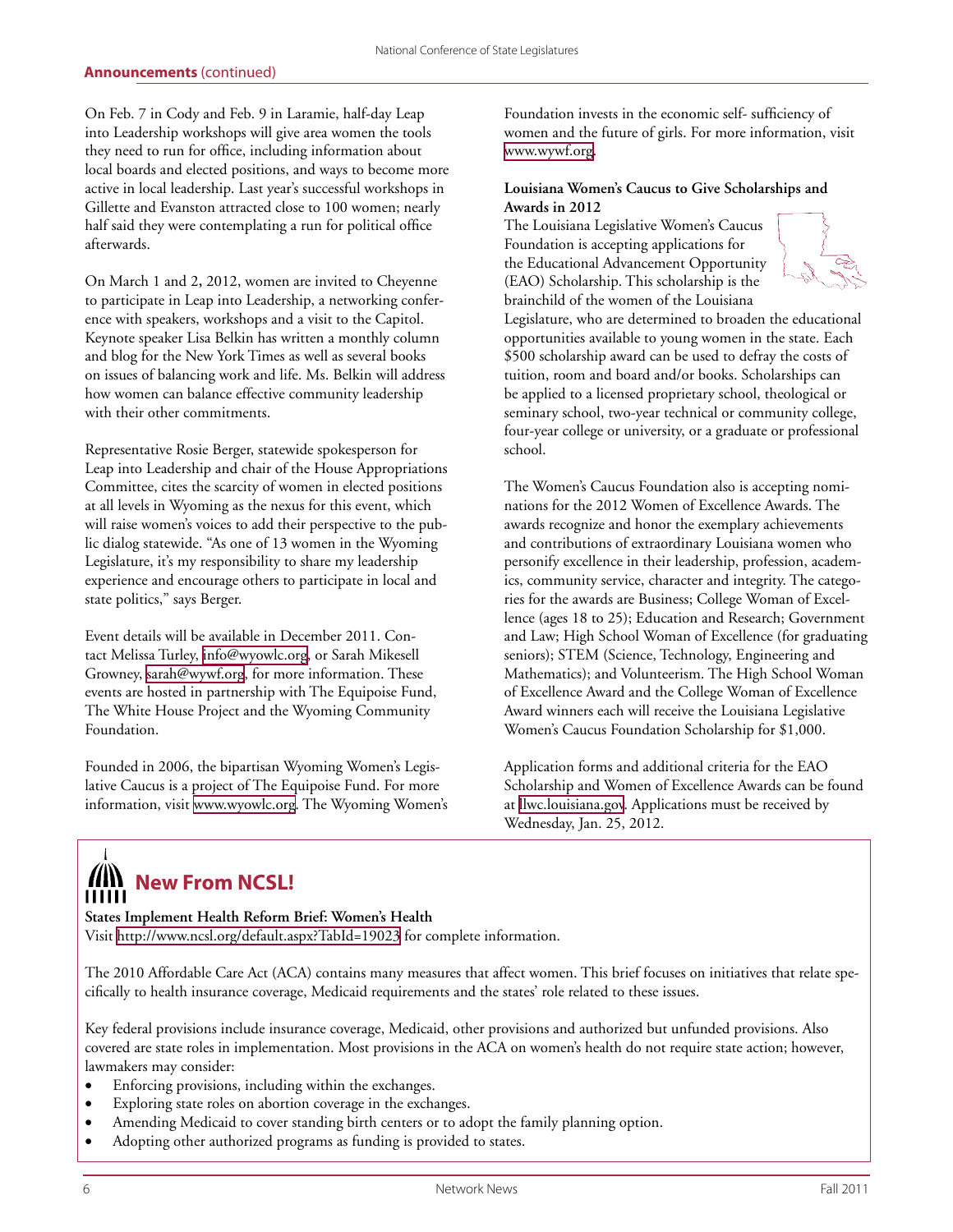#### **Women in State Legislatures 2012**

Four states (Louisiana, New Jersey, Mississippi and Virginia) held regular state legislative elections in 2011. Based upon preliminary returns, 1,737 women will be serving in state legislatures around the country in 2012. This is a decline from the 1,745 women who served as of November 2011, which was itself a decline from the 2010 session's record high of more than 1,800 women.

| <b>State</b>      | <b>Women in</b> | <b>Women</b> in | <b>Total</b> | Percentage                      |  |
|-------------------|-----------------|-----------------|--------------|---------------------------------|--|
|                   | the House       | the Senate      | Women        | of Female<br><b>Legislators</b> |  |
| Alabama           | 14              | 5               | 19           | 13.6%                           |  |
| Alaska            | 10              | 4               | 14           | 23.3%                           |  |
| Arizona           | 20              | 11              | 31           | 34.4%                           |  |
| Arkansas          | 22              | 8               | 30           | 22.2%                           |  |
| California        | 22              | 12              | 34           | 28.3%                           |  |
| Colorado          | 24              | 17              | 41           | 41.0%                           |  |
| Connecticut       | 47              | 9               | 56           | 29.9%                           |  |
| Delaware          | 9               | 7               | 16           | 25.8%                           |  |
| Florida           | 27              | 14              | 41           | 25.6%                           |  |
| Georgia           | 47              | 9               | 56           | 23.7%                           |  |
| Hawaii            | 17              | 9               | 26           | 34.2%                           |  |
| Idaho             | 19              | 9               | 28           | 26.7%                           |  |
| Illinois          | 39              | 16              | 55           | 31.1%                           |  |
| Indiana           | 21              | 11              | 32           | 21.3%                           |  |
| lowa              | 24              | $\overline{7}$  | 31           | 20.7%                           |  |
| Kansas            | 33              | 12              | 45           | 27.3%                           |  |
| Kentucky          | 19              | 6               | 25           | 18.1%                           |  |
| Louisiana         | 12              | 4               | 16           | 11.1%                           |  |
| Maine             | 47              | 9               | 55           | 29.6%                           |  |
| Maryland          | 47              | 11              | 58           | 30.9%                           |  |
| Massachusetts     | 37              | 11              | 48           | 24.0%                           |  |
| Michigan          | 27              | 4               | 31           | 20.9%                           |  |
| Minnesota         | 44              | 20              | 64           | 31.8%                           |  |
| Mississippi       | 21              | 8               | 29           | 16.7%                           |  |
| Missouri          | 39              | 6               | 45           | 22.8%                           |  |
| Montana           | 28              | 8               | 36           | 24.0%                           |  |
| Nebraska          | 0               | 11              | 11           | 22.4%                           |  |
| Nevada            | 12              | 6               | 18           | 28.6%                           |  |
| New Hampshire     | 98              | 6               | 104          | 24.5%                           |  |
| New Jersey        | 22              | 11              | 33           | 27.5%                           |  |
| <b>New Mexico</b> | 20              | 10              | 30           | 26.8%                           |  |
| New York          | 34              | 11              | 45           | 21.2%                           |  |
| North Carolina    | 32              | 6               | 38           | 22.4%                           |  |
| North Dakota      | 15              | 6               | 21           | 14.9%                           |  |
| Ohio              | 22              | 8               | 30           | 22.7%                           |  |
| Oklahoma          | 15              | $\overline{4}$  | 19           | 12.8%                           |  |
| Oregon            | 17              | 8               | 25           | 27.8%                           |  |
| Pennsylvania      | 33              | 11              | 44           | 17.4%                           |  |
| Rhode Island      | 19              | 10              | 29           | 25.7%                           |  |
| South Carolina    | 16              | 0               | 16           | 9.4%                            |  |
| South Dakota      | 14              | 7               | 21           | 20.0%                           |  |
| Tennessee         | 17              | 7               | 24           | 18.2%                           |  |
| Texas             | 32              | 6               | 38           | 21.0%                           |  |
| Utah              |                 | 5               |              |                                 |  |
| Vermont           | 13<br>58        | 11              | 18<br>69     | 17.3%<br>38.3%                  |  |
|                   |                 |                 |              |                                 |  |
| Virginia          | 18              | 7               | 25           | 17.9%                           |  |
| Washington        | 29              | 18              | 47           | 32.0%                           |  |
| West Virginia     | 22              | 2               | 24           | 17.9%                           |  |
| Wisconsin         | 23              | 10              | 33           | 25.0%                           |  |
| Wyoming           | 12              | 1               | 13           | 14.4%                           |  |
| <b>TOTAL</b>      | 1,309           | 428             | 1,737        | 23.5%                           |  |

*(Data as of Nov. 21, 2011. Subject to change due to resignations and special elections).*

#### **Thank You to Alliance Members!**

Alliance members are a vital part of the Network. We value our relationships with Alliance members and appreciate the support they provide to women legislators through the Network.

#### *Sponsor (\$5,000)*

- *•* Novartis
- *•* Wal-Mart Stores Inc.
- *Partner (\$2,500)*
	- *•* Coca-Cola
	- *•* Equipment Leasing and Finance Association
		- *•* Exxon-Mobil
	- *•* Intuit

#### *Contributor (\$1,000)*

- *•* Alticor
- *•* Ash Grove Cement Company
- *•* Hallmark Cards Inc.
- *•* Mary Kay Inc.
- *•* Procter & Gamble
- *•* State & Federal Communications

#### *Friend (\$500)*

- *•* American Beverage Association
- *•* Avon
- **International Council of Shopping Centers**

#### **Note from the Alliance Chair**

Hello to Alliance members,

The Network had a very successful Legislative Summit in San Antonio. It was great to see so many Alliance friends at the



*Brown*

reception, luncheon and other events. Thank you for your support, and I hope you will continue to stay involved throughout 2012.

We are considering updating the Alliance sponsorship levels and benefits, but we want to hear your ideas before making any changes. The Network depends on Alliance support, and we hope that you value your participation. Please call me with suggestions that could make the Alliance's relationship with the Network even stronger in the future.

I also encourage you to contact me with suggestions for companies and organizations with whom we can share the benefits of joining the Alliance, as we would like to recruit new sponsors in 2012.

Thank you in advance for your advice.

Dennis BrownVice President, State Government Relations Equipment Leasing & Finance Association (202) 238-3411 [dbrown@elfaonline.org](mailto:dbrown@elfaonline.org)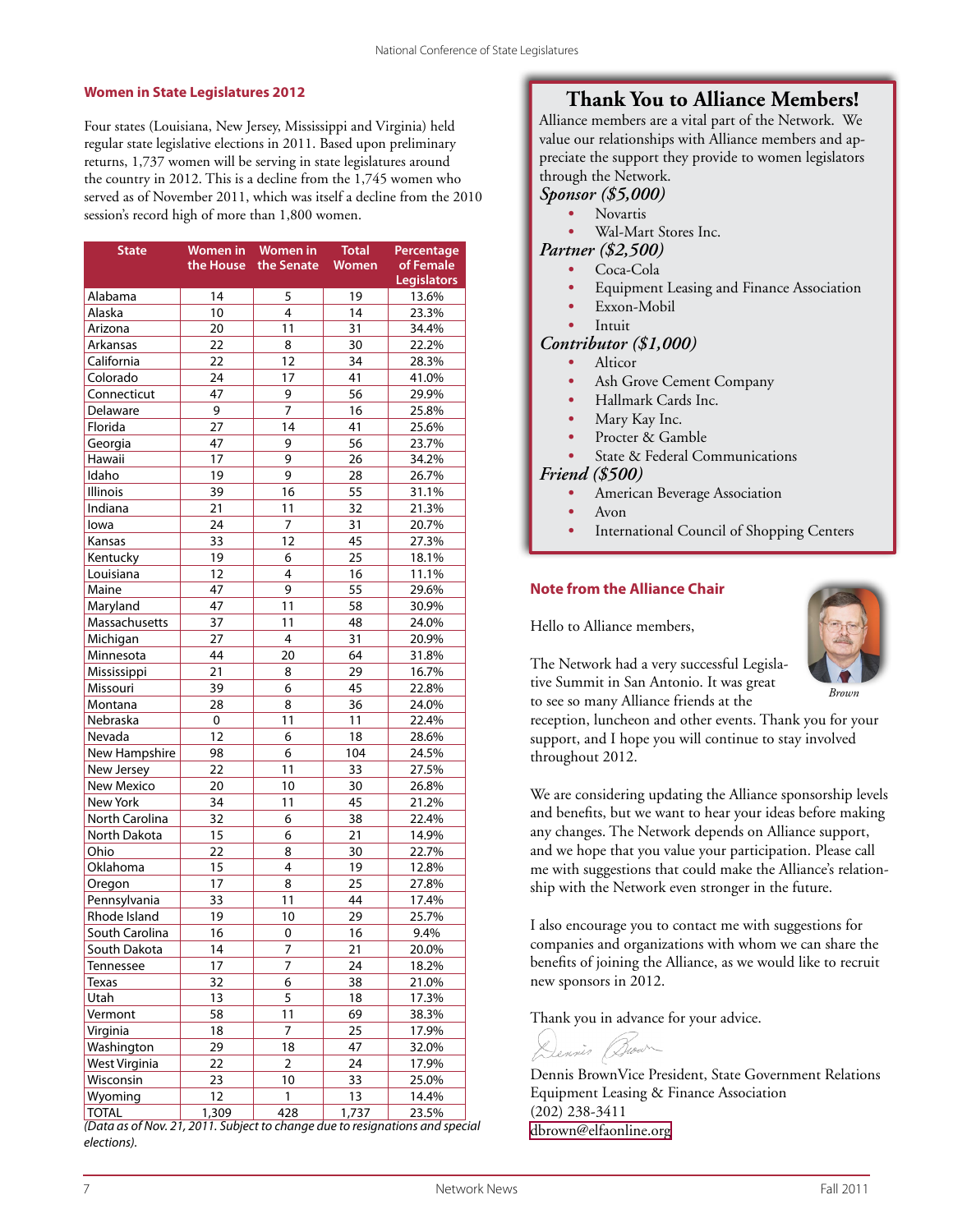## **Sharing Our Views**

*Sharing Our Views provides an opportunity for some of our most dedicated Alliance members to express their perspectives. If you would*  like to see your company's viewpoint included in the next edition, contact Katie Ziegler at (303) 856-1514 or [katie.ziegler@ncsl.org.](mailto:katie.ziegler@ncsl.org)

#### **Equipment Leasing - Equipping Business for Success**

The [Equipment Leasing and](http://www.elfaonline.org/)  [Finance Association \(ELFA\)](http://www.elfaonline.org/) represents the \$628 billion commercial equipment



finance sector. ELFA members do not have retail stores nor do they have inventories of equipment. Our more than 500 members include many of the nation's largest financial services companies and manufacturers, as well as regional and community banks and independent medium and small commercial finance companies throughout the country. ELFA members' clients range from Fortune 100 companies to small and medium enterprises to governments and nonprofits. Issues of concern include data security, commercial contract law, electronic recycling, and sales and income tax. If you have questions about this business-to-business marketplace contact ELFA Vice President Dennis Brown at [dbrown@elfaonline.org](mailto:dbrown@elfaonline.org) or telephone (202) 238-3411.

#### **Coca-Cola and WWF Partner to Protect the Polar Bear's Home**

Polar bears have been a part of the Coca-Cola tradition since 1922, when they first appeared in a Coca-Cola print advertisement in France. Now, however,



the polar bears need our help in the Arctic. That's why in October Coca-Cola and World Wildlife Fund (WWF) announced a major initiative, "Arctic Home," to raise awareness and funding to help protect the polar bears' Arctic habitat. To call attention to this cause, Coca-Cola is making 1.4 billion of its iconic red Coke cans white for the holidays. The company is making an initial donation of \$2 million to WWF and inviting fans to join them by texting \$1 donations. Coca-Cola will match consumer donations made with a package code by March 15, 2012, up to \$1 million. Funds will go toward WWF's polar bear conservation work. To find out how you can become involved and to learn more, visit [www.ArcticHome.com.](http://www.ArcticHome.com)

#### **Novartis: A Leader in MS Treatment Innovation**

Multiple sclerosis (MS) is a complex and



unpredictable neurological disease that affects more than 2.1 million people worldwide, including more than 400,000 people in the United States, and also is a leading cause of disability. The most common forms of the disease, relapsing forms of MS, are characterized by exacerbations or flare-ups interspersed with periods of disease remission. Typically, MS strikes in early adulthood, and it affects twice as many women as men.

While the exact cause is unknown, MS affects the body's immune system by attacking the myelin sheath, a layer that protects nerve fibers in the central nervous system. When the myelin is repeatedly attacked, permanent nerve damage can result. Patient symptoms differ, but the most common include serious fatigue, numbness, balance problems and difficulty walking.

Although there is no cure for MS, treatments are available that reduce the frequency of relapses and disability progression. The first treatment option for MS was introduced in 1993. Today, most treatments available to MS patients are administered via injection or infusion, leaving an unmet need for more treatment options.

Novartis is committed to meeting the needs of the MS community by offering effective and innovative treatment options and support services to help people with MS manage the disease. This commitment has led to FDA approval of two Novartis treatments for MS. Much remains to be done to help the MS community, but Novartis remains devoted to being a leading innovator in MS and to bringing hope to MS patients and their families.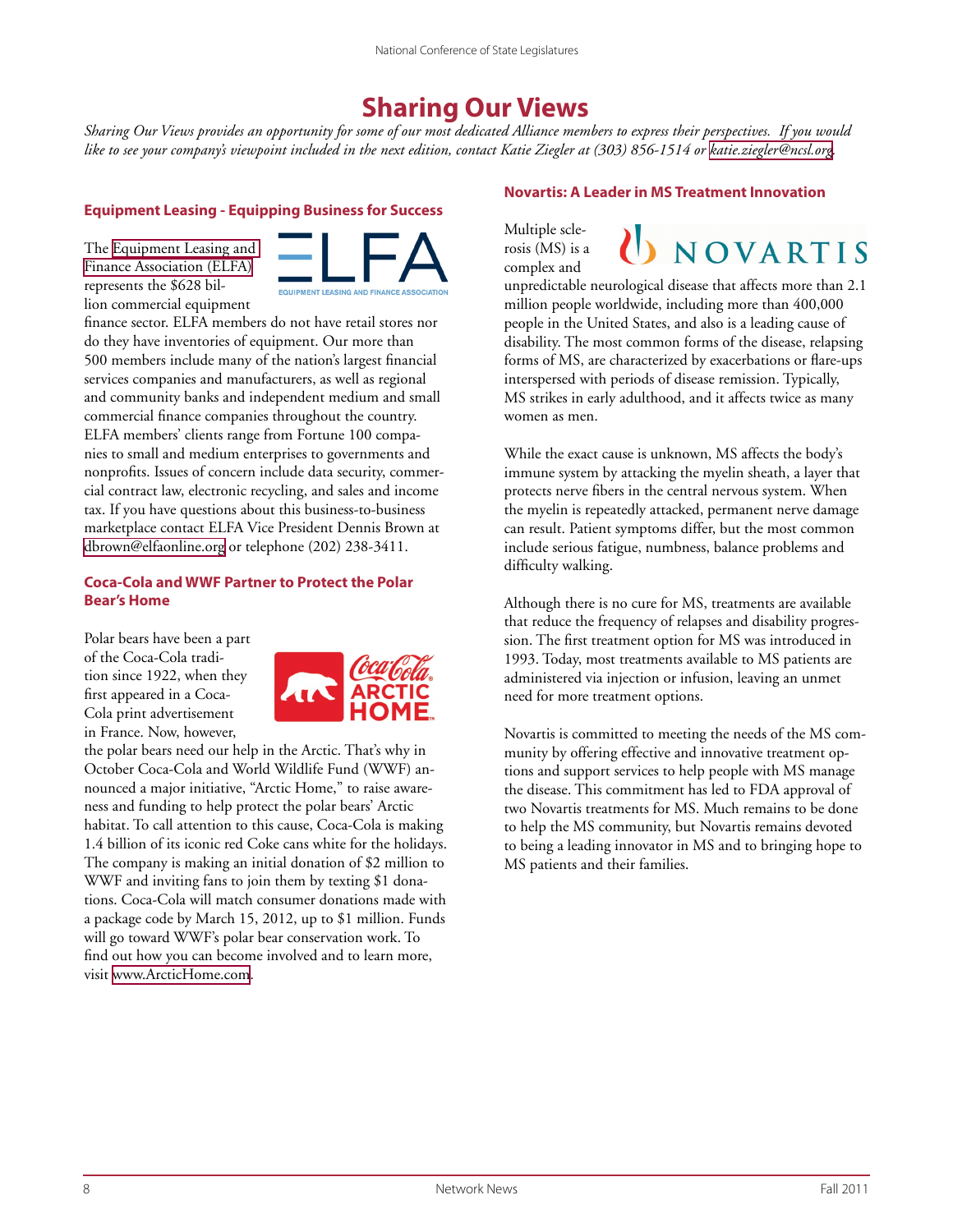# **Meet The Network Board.**



President Representative Marilyn Lee (D) Hawaii



President-Elect Senator Dori Connor (R) Delaware



Vice President Senator Amanda McGill (X) Nebraska



Past President Representative Rosie Berger (R) Wyoming

### **Eastern Regional Members**



Senator Harriette Chandler (D) Massachusetts

> Senator Diane Allen (R) New Jersey



### **Western Regional Members**



Representative Amy Stephens (R) Colorado



**Midwestern Regional Members**



Senator Jean Leising (R) Indiana

Representative Shirley Meyer (D) North Dakota



#### **At-Large Members**

Representative Sharon Beasley-Teague (D) Georgia Nellie Rivera-O"Reilly (I)

# **Southern Regional Members**



Representative Linda Harper-Brown (R) Texas

House Majority Leader Johnnie Roebuck (D) Arkansas





Senator

U.S. Virgin Islands



Senator Sharon Weston Broome (D) Louisiana

# *Become an Advisory Council member!*

The Advisory Council consists of two members from each state and is politically balanced. Advisory Council members serve as liaisons between their states and the Network to fulfill the Network's purpose: to promote the participation, empowerment and leadership of women legislators. Advisory Council members work with the Network on activities and events within their state, provide information to the Network regarding organizations and activities involving women legislators, and assist with program and fundraising efforts as determined by the Executive Board.

Review the list of members on the following page, and consider applying to represent your state. Contact Katie Ziegler at [katie.](mailto:katie.ziegler@ncsl.org) [ziegler@ncsl.org](mailto:katie.ziegler@ncsl.org) or (303) 856-1514 for more information.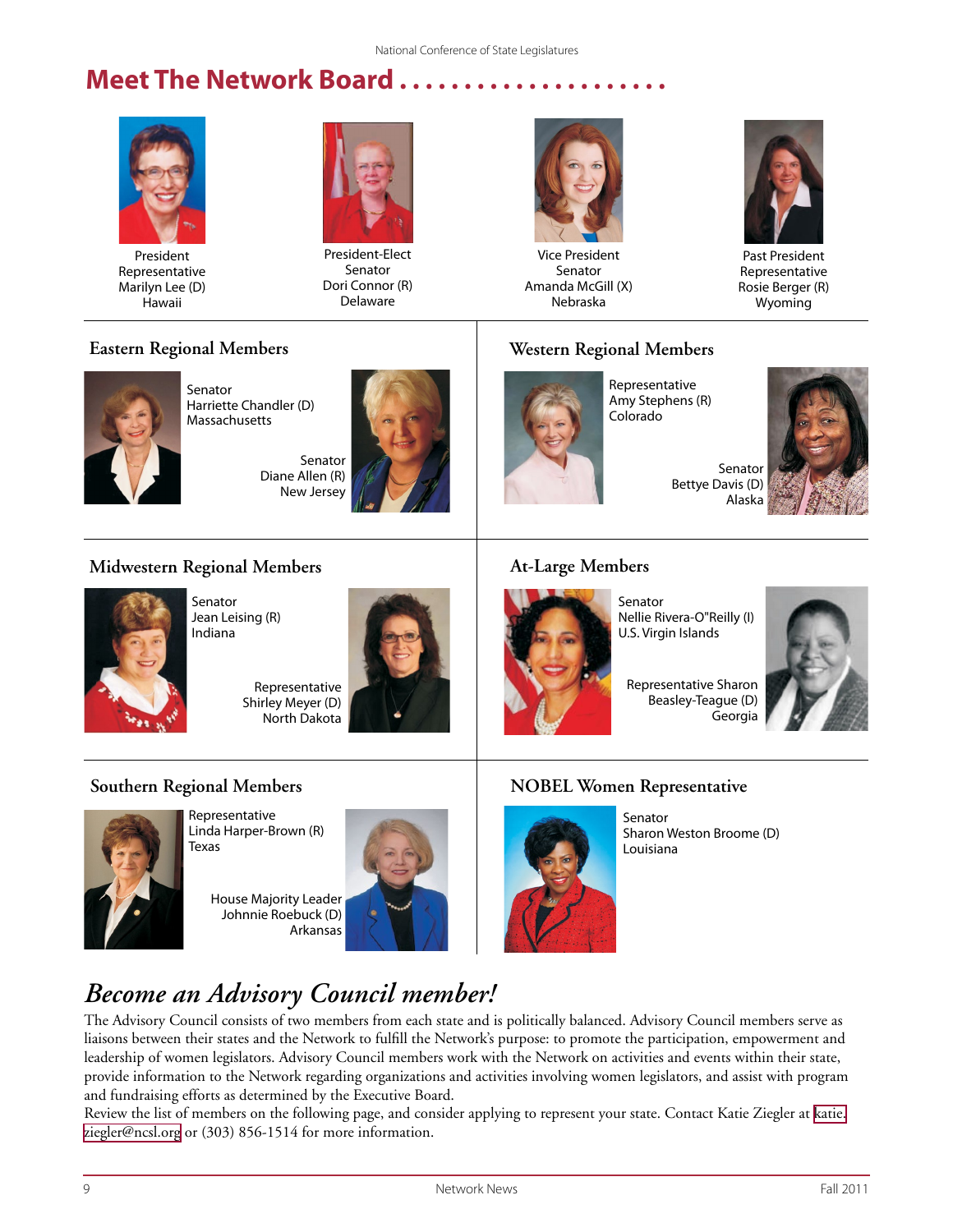### **Women's Legislative Network of NCSL**

*Advisory Council (2011 - 2012)*

| State/Jurisdiction | <b>Title/Name</b>                           | Party                   | State/Jurisdiction                                                                | Title/Name                       | Party                   |  |
|--------------------|---------------------------------------------|-------------------------|-----------------------------------------------------------------------------------|----------------------------------|-------------------------|--|
| Alabama            | VACANT                                      | ${\bf R}$               | Montana                                                                           | Rep. Janna Taylor                | $\overline{R}$          |  |
| Alabama            | Rep. Laura Hall                             | $\mathbf D$             | Nebraska                                                                          | Sen. Kate Sullivan               | $\overline{X}$          |  |
| Alaska             | <b>VACANT</b>                               | $\mathbf D$             | Nebraska                                                                          | Sen. Kathy Campbell              | $\overline{\text{X}}$   |  |
| Alaska             | Sen. Lesil McGuire                          | $\, {\bf R}$            | Nevada                                                                            | Assy. Debbie Smith               | $\mathbf D$             |  |
| Arizona            | Sen. Kyrsten Sinema                         | $\mathbf D$             | <b>Nevada</b>                                                                     | <b>VACANT</b>                    | $\mathbf R$             |  |
| Arizona            | <b>VACANT</b>                               | ${\bf R}$               | New Hampshire                                                                     | <b>VACANT</b>                    | $\mathbf D$             |  |
| Arkansas           | Rep. Sheila Lampkin                         | $\mathbf D$             | New Hampshire                                                                     | Rep. Phyllis Katsakiones         | $\, {\bf R}$            |  |
| Arkansas           | VACANT                                      | ${\bf R}$               | New Jersey                                                                        | Sen. Nia Gill                    | $\mathbf D$             |  |
| California         | VACANT                                      | $\mathbf D$             | New Jersey                                                                        | Sen. Loretta Weinberg            | $\overline{D}$          |  |
| California         | VACANT                                      | $\mathbf R$             | New Mexico                                                                        | Rep. Patricia Lundstrom          | $\overline{D}$          |  |
| Colorado           | Sen. Suzanne Williams                       | $\mathbf D$             | <b>New Mexico</b>                                                                 | <b>VACANT</b>                    | $\mathbf R$             |  |
| Colorado           | <b>VACANT</b>                               | ${\bf R}$               | New York                                                                          | Assy. Barbara Clark              | $\mathbf D$             |  |
| Connecticut        | Sen Andrea Stillman                         | $\mathbf D$             | New York                                                                          | <b>VACANT</b>                    | $\mathbf R$             |  |
| Connecticut        | <b>VACANT</b>                               | ${\bf R}$               | North Carolina                                                                    | Rep. Beverly Earle               | $\overline{D}$          |  |
| Delaware           | Sen. Patricia Blevins (Majority Leader)     | $\mathbf D$             | North Carolina                                                                    | Rep. Shirley Blackburn Randleman | $\, {\bf R}$            |  |
| Delaware           | Rep. Valerie Longhurst                      | $\mathbf D$             | North Dakota                                                                      | Rep. Nancy Johnson               | $\, {\bf R}$            |  |
| Dist. of Columbia  | <b>VACANT</b>                               | $\mathbf D$             | North Dakota                                                                      | Rep. Lois Delmore                | $\mathbf D$             |  |
| Florida            | Sen. Arthenia Joyner                        | $\mathbf D$             | Ohio                                                                              | Rep. Tracy Maxwell Heard         | $\overline{D}$          |  |
| Florida            | Sen. Evelyn Lynn                            | $\overline{R}$          | Ohio                                                                              | <b>VACANT</b>                    | $\mathbf R$             |  |
| Georgia            | Rep. Dee Dawkins-Haigler                    | $\mathbf D$             | Oklahoma                                                                          | Rep. Lee Denney                  | $\mathbb{R}$            |  |
| Georgia            | <b>VACANT</b>                               | $\mathbf R$             | Oklahoma                                                                          | Rep. Leslie Osborn               | $\, {\bf R}$            |  |
| Hawaii             | Sen. Suzanne Chun Oakland                   | $\mathbf D$             | Oregon                                                                            | Rep. Sherrie Sprenger            | $\, {\bf R}$            |  |
| Hawaii             | Rep. Corinne Ching                          | $\overline{R}$          | Oregon                                                                            | Rep. Sara Gelser                 | $\overline{D}$          |  |
| Idaho              | <b>VACANT</b>                               | D                       | Pennsylvania                                                                      | Rep. Babette Josephs             | D                       |  |
| Idaho              | Rep. Maxine Bell                            | $\overline{R}$          | Pennsylvania                                                                      | Rep. Marguerite Quinn            | $\, {\bf R}$            |  |
| Illinois           | Rep. Barbara Flynn Currie (Majority Leader) | $\mathbf D$             | Puerto Rico                                                                       | Sen. Luz Z. Arce-Ferrer          | $\mathbf N$             |  |
| Illinois           | <b>VACANT</b>                               | $\mathbf R$             | Puerto Rico                                                                       | Rep. Jenniffer González Colón    | $\mathbf N$             |  |
| Indiana            | Rep. Terri Austin                           | $\overline{D}$          | Rhode Island                                                                      | Sen. Elizabeth Crowley           | D                       |  |
| Indiana            | Sen. Connie Lawson (Majority Leader)        | $\, {\bf R}$            | Rhode Island                                                                      | Sen. Rhoda Perry                 | D                       |  |
| Iowa               | Rep. Pam Jochum                             | $\mathbf D$             | South Carolina                                                                    | Rep. Gilda Cobb-Hunter           | D                       |  |
| Iowa               | <b>VACANT</b>                               | $\mathbf R$             | South Carolina                                                                    | Rep. Jenny Anderson Horne        | $\, {\bf R}$            |  |
| Kansas             | Rep. Barbara Ballard                        | $\mathbf D$             | <b>South Dakota</b>                                                               | <b>VACANT</b>                    | $\mathbf D$             |  |
| Kansas             | Sen. Vicki Schmidt                          | $\, {\bf R}$            | South Dakota                                                                      | Rep. Joni Cutler                 | $\, {\bf R}$            |  |
| Kentucky           | Rep. Joni L. Jenkins                        | $\mathbf D$             | Tennessee                                                                         | Rep. Karen Camper                | $\mathbf D$             |  |
| Kentucky           | Rep. Susan Westrom                          | $\mathbf D$             | Tennessee                                                                         | Rep. Brenda Gilmore              | $\mathbf D$             |  |
| Louisiana          | <b>VACANT</b>                               | D                       | Tennessee                                                                         | Speaker Beth Halteman Harwell    | $\overline{\mathbf{R}}$ |  |
| Louisiana          | <b>VACANT</b>                               | $\overline{\mathbf{R}}$ | Texas                                                                             | Rep. Dawnna Dukes                | D                       |  |
| Maine              | VACANT                                      | $\mathbf D$             | Texas                                                                             | <b>VACANT</b>                    | $\bf R$                 |  |
| Maine              | Sen. Debra Plowman                          | R                       | Utah                                                                              | Sen. Karen Morgan                | D                       |  |
| Maryland           | Sen. Delores Kelley                         | $\mathbf D$             | Utah                                                                              | Rep. Merlynn Newbold             | $\mathbb{R}$            |  |
| Maryland           | Del. Shirley Nathan-Pulliam                 | $\mathbf D$             | Vermont                                                                           | Rep. Anne O'Brien                | D                       |  |
| Maryland           | Del. Donna Stifler                          | $\, {\bf R}$            | Vermont                                                                           | <b>VACANT</b>                    | $\mathbf R$             |  |
| Massachusetts      | <b>VACANT</b>                               | $\mathbf D$             | Virginia                                                                          | Sen. Yvonne Miller               | $\mathbf D$             |  |
| Massachusetts      | Rep. Anne Gobi                              | $\mathbf D$             | Virginia                                                                          | <b>VACANT</b>                    | $\mathbf D$             |  |
| Michigan           | Rep. Lesia Liss                             | $\mathbf D$             | Washington                                                                        | Sen. Karen Fraser                | D                       |  |
| Michigan           | <b>VACANT</b>                               | $\mathbf R$             | Washington                                                                        | <b>VACANT</b>                    | $\mathbf D$             |  |
| Minnesota          | Rep. Nora Slawik                            | $\mathbf D$             | West Virginia                                                                     | Del. Bonnie Brown                | $\mathbf D$             |  |
| Minnesota          | <b>VACANT</b>                               | $\mathbf R$             | West Virginia                                                                     | Sen. Donna Boley                 | $\mathbb{R}$            |  |
| Mississippi        | Rep. Jessica Upshaw                         | $\mathbb{R}$            | Wisconsin                                                                         | Rep. Donna Seidel                | D                       |  |
| Mississippi        | Sen. Alice Harden                           | $\mathbf D$             | Wisconsin                                                                         | <b>VACANT</b>                    | $\mathbf R$             |  |
| Missouri           | <b>VACANT</b>                               | $\mathbf D$             | Wyoming                                                                           | Rep. Mary Throne                 | D                       |  |
| Missouri           | Rep. Jeanie Lauer                           | ${\bf R}$               | Wyoming                                                                           | Rep. Sue Wallis                  | R                       |  |
| Montana            | Sen. Trudi Schmidt                          | $\overline{D}$          | Names that are italicized are legislators who have been nominated to serve on the |                                  |                         |  |

*Names that are italicized are legislators who have been nominated to serve on the Network Advisory Council, but have not been confirmed by the Network Executive Board.*